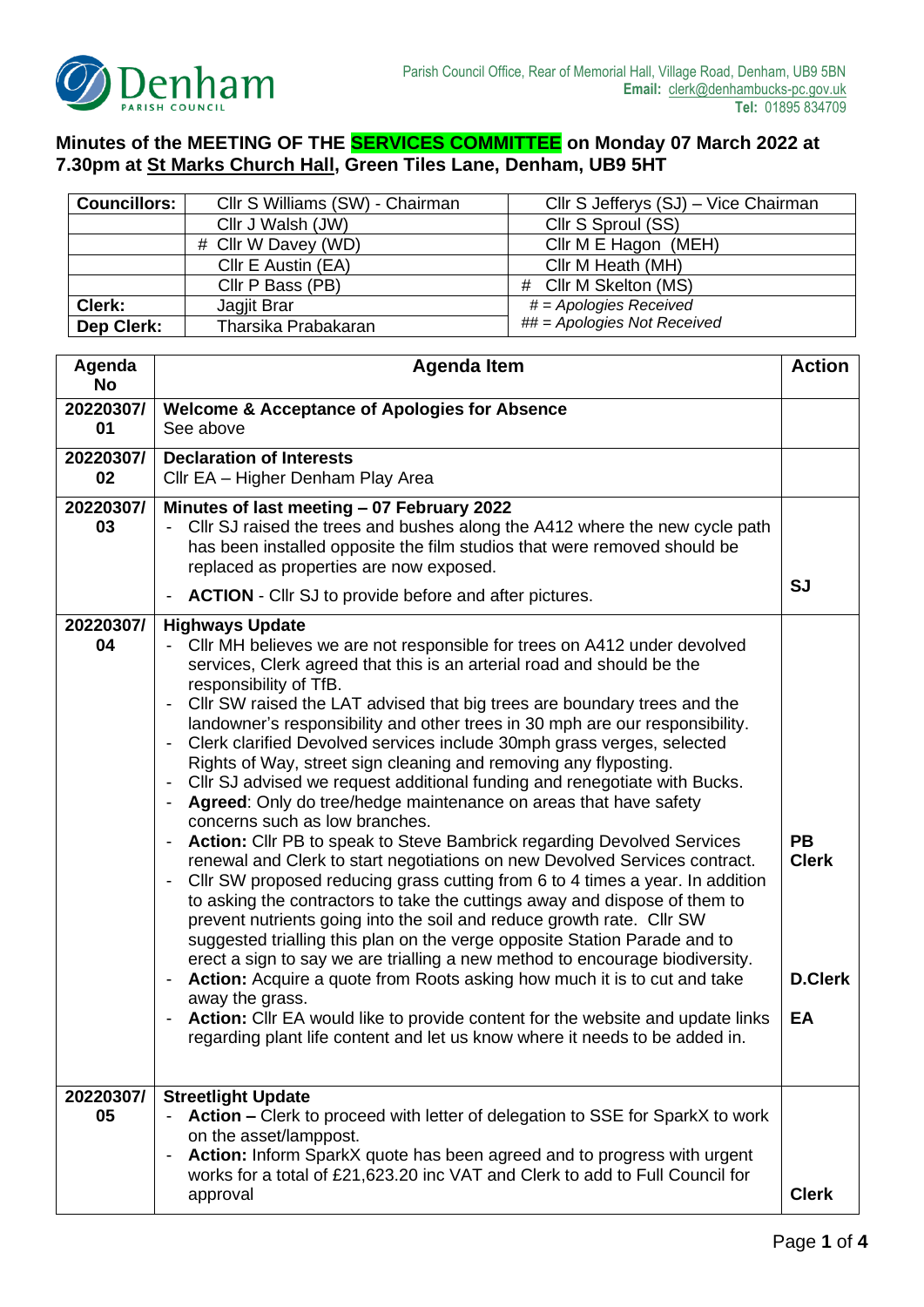

| 20220307/       | <b>Devolved Services</b>                                                                                                                                                                                      |                |
|-----------------|---------------------------------------------------------------------------------------------------------------------------------------------------------------------------------------------------------------|----------------|
| 06              | Action: - Rights of Way contract and maps to be brought to next meeting for<br>review                                                                                                                         |                |
|                 | Agreed: Next meeting to be dedicated to Devolved Services entirely                                                                                                                                            |                |
|                 | Request a Bucks Council member to attend the May Servicers meeting, Cllr<br>MEH advised that we say we have grave concerns managing the devolved                                                              |                |
|                 | services within the budget allocated                                                                                                                                                                          |                |
|                 |                                                                                                                                                                                                               |                |
| 20220307/<br>07 | <b>Play Areas</b><br><b>Higher Denham Outdoor Gym</b>                                                                                                                                                         |                |
|                 | £15,148 + $VAT$<br>Wicksteed:                                                                                                                                                                                 |                |
|                 | Proludic:<br>£14,000 + VAT<br>$\blacksquare$<br>Fresh air Fitness: £17,000 + VAT<br>$\qquad \qquad \blacksquare$                                                                                              |                |
|                 |                                                                                                                                                                                                               |                |
|                 | Agreed: To progress with Fresh Air Fitness quote if HDRA can fund the £2k<br>$\overline{\phantom{0}}$<br>shortfall from the allocated £15k budget. Alternatively, they can be offered<br>the Proludic package |                |
|                 | Action: Clerk to report back if HDRA can fund the additional £2000 for Fresh<br>$\qquad \qquad \blacksquare$<br>air Fitness otherwise they will have to go with Proludic.                                     | <b>Clerk</b>   |
|                 | Knighton Way Lane Path Quote for Approval<br>Action: Clerk to go back to Blue Sky and acquire a quote for putting down                                                                                        |                |
|                 | concrete instead as we are concerned well, and tear will cause them to sink<br>or move around.                                                                                                                | <b>D.Clerk</b> |
|                 | Denham Green Play Area<br>Action: Create and complete the questionnaire on Survey Monkey acquire                                                                                                              |                |
|                 | QR code to create the poster to be put up in Denham Green Play Area.<br><b>Action: Research Nursery and Educational Equipment</b>                                                                             | <b>D.Clerk</b> |
|                 | Action: Acquire quotes for Play Area Surface separate to equipment.<br>$\overline{\phantom{a}}$<br>Agreed: £30,000 Budget<br>$\overline{\phantom{a}}$                                                         |                |
|                 | Dog Bin Way & Tillard                                                                                                                                                                                         |                |
|                 | Action: Clerk propose to Bucks to install a second dog bin at Bowls club                                                                                                                                      | <b>Clerk</b>   |
|                 | entrance and move existing bin nearer to Cheapside Lane.<br>Action: Same issue for Higher Denham Side Road, email Jacqui to provide<br>$\overline{\phantom{a}}$                                               | <b>Clerk</b>   |
|                 | photographic evidence of bins overflowing if they require an second dog bin.                                                                                                                                  |                |
| 20220307/       | <b>Tree Works Quotes</b>                                                                                                                                                                                      |                |
| 08              | A412 Denham Avenue: £4,200.00 - NOT AGREED                                                                                                                                                                    |                |
|                 | A412 from Old Rectory Lane to the Denham Station Bridge: £7,800.00 -<br><b>NOT AGREED</b>                                                                                                                     |                |
|                 | A4020 Oxford Road, New Denham: £960.00 - AGREED                                                                                                                                                               |                |
|                 | Action: Acquire a new quote for A412 North Orbital Road if Bucks cannot<br>$\overline{\phantom{a}}$                                                                                                           | <b>D.Clerk</b> |
|                 | carry out this maintenance.                                                                                                                                                                                   |                |
|                 | Clerk identified remaining budget for tree works is £600 in 2021/22.<br>CIIr MH stated that we don't need to crown the trees, and to just clear the                                                           |                |
|                 | 2.5m space so residents can walk.                                                                                                                                                                             |                |
|                 | Cllr SJ advised the Weston Homes should clear both sides of the footpath.<br>$\blacksquare$<br><b>ACTION:</b> Acquire quote from handyman for tidying the trees and brushwood                                 | <b>D.Clerk</b> |
|                 | from Old Rectory Ln to Denham Station Bridge.                                                                                                                                                                 |                |
|                 | Cllr SJ and Cllr SW both suggested to not do tree works unless the tree or<br>$\overline{\phantom{a}}$<br>hedge needs immediate action.                                                                       |                |
|                 |                                                                                                                                                                                                               |                |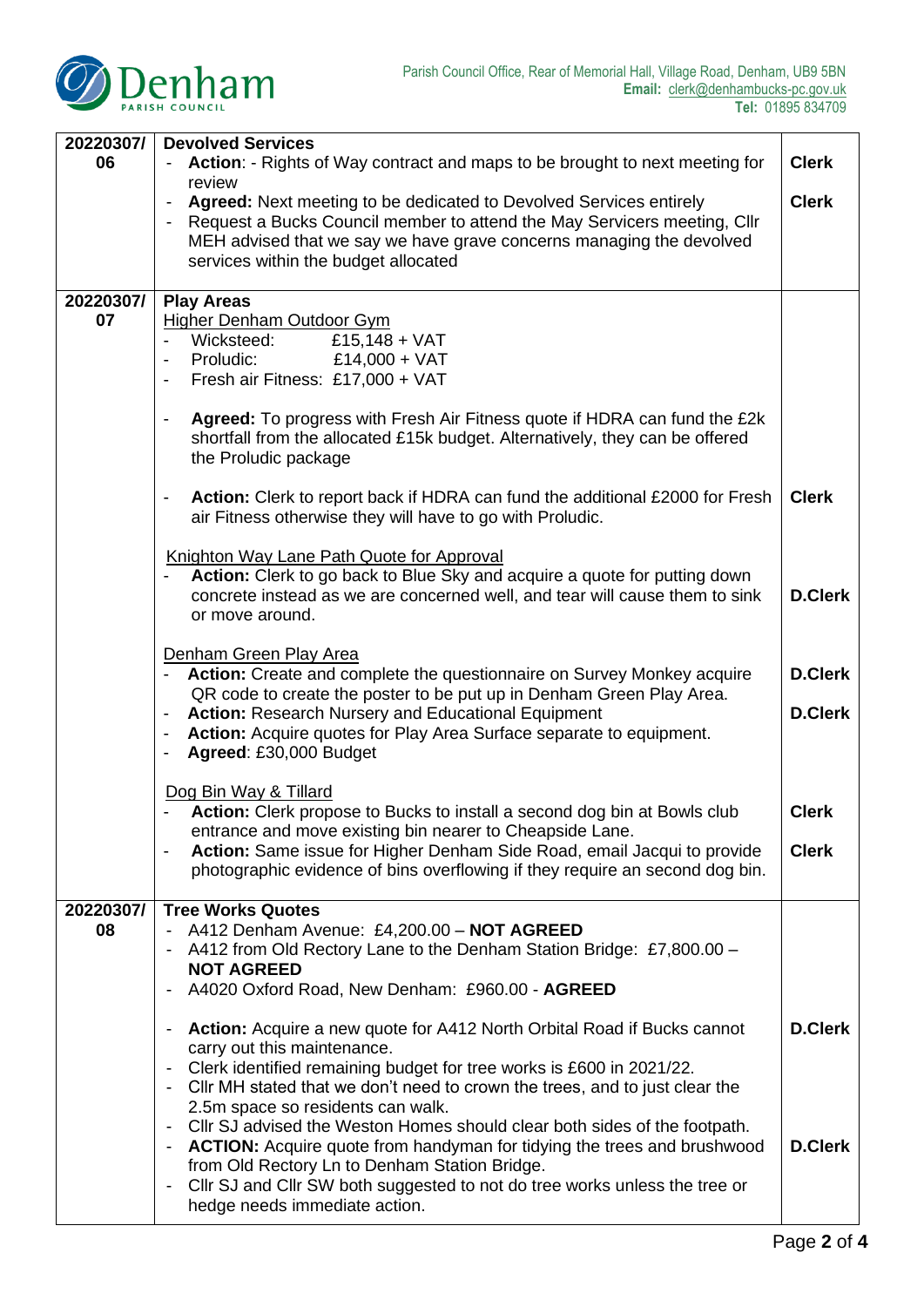

| 20220307/ | <b>Maintenance</b>                                                                                                                                          |                                  |  |
|-----------|-------------------------------------------------------------------------------------------------------------------------------------------------------------|----------------------------------|--|
| 09        | Denham Village Green                                                                                                                                        |                                  |  |
|           | Action: Repair the railing for the quoted price of £280 + VAT - Agreed<br><b>D.Clerk</b>                                                                    |                                  |  |
|           | Action: Treatment of Geoff and Matilda bench approved, placement<br><b>D.Clerk</b><br>$\blacksquare$                                                        |                                  |  |
|           | switching of the JCP and Matilda bench - Agreed                                                                                                             |                                  |  |
|           | Action: Material cost of £160 for bench preserver and restorer - Agreed<br>$\overline{\phantom{a}}$                                                         | <b>D.Clerk</b>                   |  |
|           | Action: Repair and treatment of circular bench on Village Green - Agreed.                                                                                   | <b>D.Clerk</b><br><b>D.Clerk</b> |  |
|           | Action: Acquire a quote from handyman for block pavement around the<br>benches.                                                                             |                                  |  |
|           |                                                                                                                                                             |                                  |  |
| 20220307/ | <b>Resurfacing of Knighton Way Lane</b>                                                                                                                     |                                  |  |
| 10        | Cllr SW commented that she received an email from Cllr GH stating that we                                                                                   |                                  |  |
|           | do not do the resurfacing due to two footpaths running through Knighton Way                                                                                 |                                  |  |
|           | Lane therefore it may be Bucks' responsibility.<br>CIIr MH commented that we are only partially responsible up until the access<br>$\overline{\phantom{a}}$ |                                  |  |
|           | gate of Knighton Way Play Area.                                                                                                                             |                                  |  |
|           | Cllr JW and Cllr MEH advised that a development was due to take place by                                                                                    |                                  |  |
|           | the quarry for a Countryside Park for people to walk in and if Knighton Way                                                                                 |                                  |  |
|           | Lane was an access route, they would participate in the road repairs.                                                                                       |                                  |  |
|           | Action: Cllr MEH to get an update on the HOAC development that was due.<br>$\overline{\phantom{a}}$                                                         | <b>MEH</b>                       |  |
|           |                                                                                                                                                             |                                  |  |
| 20220307/ | <b>Wildflower Verge</b>                                                                                                                                     |                                  |  |
| 11        | - Classic Mix 1000g:<br>£275.00 (incl. VAT)                                                                                                                 |                                  |  |
|           | - Pixie Mix 1000g:<br>£275.00 (incl. VAT) - AGREED                                                                                                          |                                  |  |
|           | Action: Pixie Mix approved, Clerk to order the mix and let Blue Sky                                                                                         | <b>D.Clerk</b>                   |  |
|           | know of selection.                                                                                                                                          |                                  |  |
|           |                                                                                                                                                             |                                  |  |
| 20220307/ | <b>Springbridge Direct Ltd</b>                                                                                                                              |                                  |  |
| 12        | CIIr SW stated that Environmental health had visited before, and they had                                                                                   |                                  |  |
|           | instructed Springbridge to install water system to dampen the mounds to stop                                                                                |                                  |  |
|           | dust                                                                                                                                                        |                                  |  |
|           | Action: Clerk and Cllr SW to approach Mr Springbridge in relation to the<br>$\qquad \qquad \blacksquare$                                                    | Clerk &<br><b>SW</b>             |  |
|           | topsoil mounds and ask them to tidy the pavements.<br>Action: Paul Bass to speak to Minerals and Waste Manager for opinions on                              | <b>PB</b>                        |  |
|           | the height of the mounds.                                                                                                                                   |                                  |  |
|           |                                                                                                                                                             |                                  |  |
| 20220307/ | <b>North Orbital Road Verge</b>                                                                                                                             |                                  |  |
| 13        | Paul Bass advised that Fulmer had a similar issue and it cost them £75,000                                                                                  |                                  |  |
|           | for 150 yards with long lasting grass mats, also suggested there may be an                                                                                  |                                  |  |
|           | alternative a cheaper option.                                                                                                                               |                                  |  |
|           | Clerk advised it will be an ongoing maintenance issue due to gullies being                                                                                  |                                  |  |
|           | flooded and blocked by the mud.                                                                                                                             |                                  |  |
|           | Cllr SJ supported that there should be parking at the location.<br>$\overline{\phantom{a}}$                                                                 | <b>D.Clerk</b>                   |  |
|           | <b>Action:</b> Cllr SW suggested to acquire three quotes for the conversion to get<br>$\qquad \qquad \blacksquare$<br>a view and a cost.                    |                                  |  |
|           | Action: Paul Bass advised we speak to Fulmer and find out their contractor,<br>$\overline{\phantom{0}}$                                                     |                                  |  |
|           | Cllr SW stated that there may be an email regarding the details.                                                                                            | <b>D.Clerk</b>                   |  |
|           |                                                                                                                                                             |                                  |  |
| 20220307/ | <b>Services Finance</b>                                                                                                                                     |                                  |  |
| 14        | <b>Agreed and approved</b>                                                                                                                                  |                                  |  |
| 20220307/ | <b>Items in Progress:</b>                                                                                                                                   |                                  |  |
| 15        | - 20201102/07 - (Nov) - Old Noticeboards Refurbishment - Ongoing                                                                                            |                                  |  |
|           | - 20210406/10 - (Apr) - A412 Flooding - PB                                                                                                                  |                                  |  |
|           | - 20211101/06 - (Nov) - By-law signs and Bin on Way & Tillard<br>- 20211101/14 - (Nov) - Cricket Roller                                                     |                                  |  |
|           |                                                                                                                                                             |                                  |  |